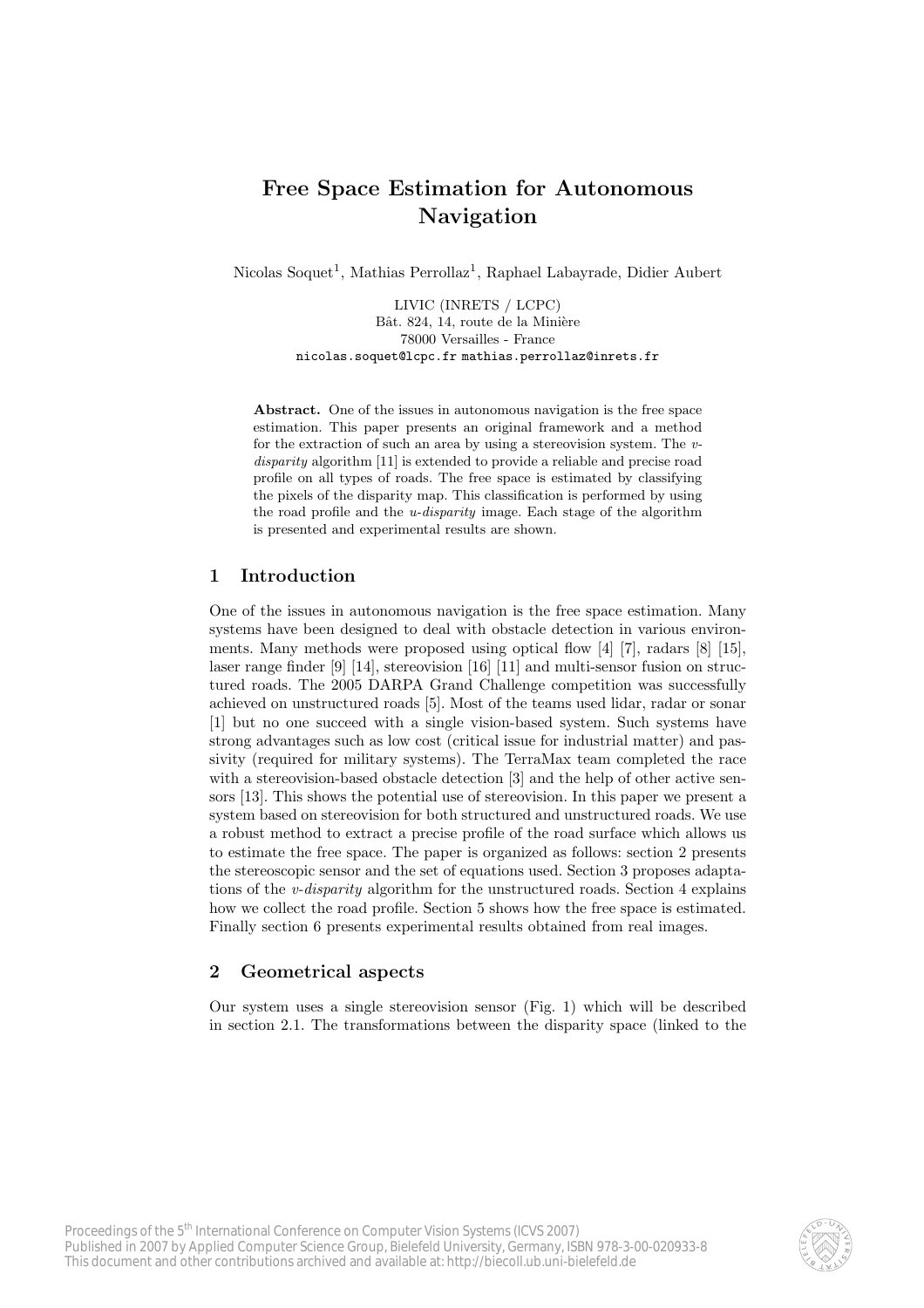images) and the real space (linked to the vehicle) are described in the section 2.2.



Fig. 1. Geometry of the stereoscopic sensor and coordinate systems (a: absolute, r: right, l:left).

#### 2.1 Stereoscopic sensor

The stereovision sensor (Fig. 1) uses two cameras positioned at the same height relative to the ground level. An adjustment is performed so that the epipolar lines are parallel and correspond to the scanning lines. The parameters described on the figure are:

- $h$ : height of the cameras above the ground,
- $b$ : stereo baseline (distance between the cameras),
- $\theta$ : pitch of the cameras (angle between the horizontal and the optical axis).

The coordinates  $(u, v)$  give the position of a point in an image plane. The intrinsic parameters of the cameras are the focal length of the lens  $(f)$  and the size of the pixels  $(t<sub>u</sub>, t<sub>v</sub>)$ . According to the used cameras specifications, we can approximate:  $t_u \approx t_v = t$ . Then we use  $\alpha = f/t$ .

#### 2.2 Coordinate systems

 $(R_a)$  is the absolute coordinate system.  $(R_r)$  is the coordinate system of the right image and  $(R_l)$  is the one of the left image. For a given point, the  $R_a$ -coordinates are denoted by  $(X, Y, Z)$ , the  $R_r$ -coordinates by  $(u_r, v_r)$  and the  $R_l$ -coordinates by  $(u_l, v_l)$ .  $\Delta$  is the disparity value and is equal to  $u_l - u_r$ . Thanks to the epipolar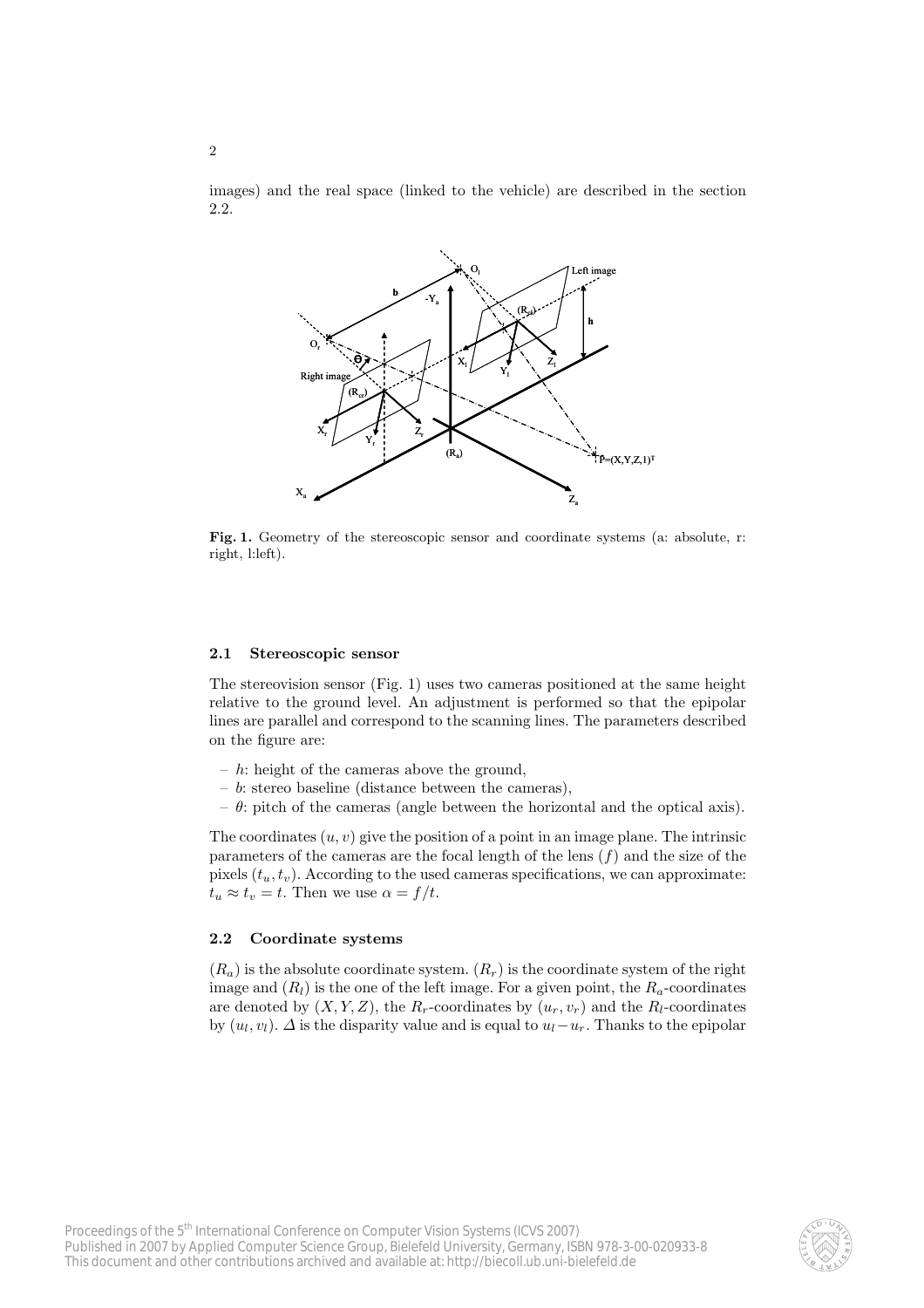constraint we have  $v_r = v_l$ . We call disparity space the  $(u_r, v, \Delta)$  space. Using the pin-hole camera model and the projection of the optical center  $(u_0, v_0)$ , we obtain the following equations (1):

$$
\begin{vmatrix}\nu_l & = u_0 + \frac{\alpha X + \alpha b/2}{(Y+h)\sin\theta + Z\cos\theta} \\
u_r & = u_0 + \frac{\alpha X - \alpha b/2}{(Y+h)\sin\theta + Z\cos\theta} \\
v_r = v_l = \frac{[v_0\sin\theta + \alpha\cos\theta](Y+h) + [v_0\cos\theta - \alpha\sin\theta]Z}{(Y+h)\sin\theta + Z\cos\theta} \\
\Delta & = u_l - u_r = \frac{\alpha b}{(Y+h)\sin\theta + Z\cos\theta}\n\end{vmatrix}
$$
\n(1)

Those equations (1) describe the transformation between the image coordinate systems  $(R_r \text{ and } R_l)$  and the real space  $(R_a)$ .

#### 2.3 Plane projection

The scene is often modelled by a set of planes in the real space. It is proven in [11] that a 3D plane estimation can be reduced to a 2D straight line estimation by using a well defined plane projection. Therefore if the scene is simply modelled with a planar road and vertical obstacles, then finding the good plane projection is sufficient to easily estimate the planes. It is shown in  $[11]$  that the *v*-disparity image is very efficient for such estimations.

The v-disparity image is a plane projection. u is the normal and  $(v, \Delta)$ is the basis of the plane (denoted  $P_v$ ). The *v*-disparity image is computed by accumulating the pixels of same disparity along the u−axis. Let consider a pixel (denoted P) on the v-disparity image with coordinates  $(v_p, \delta_p)$ . The intensity of P equals the number of pixels on the line  $v_p$  of the disparity map, having a disparity of  $\delta_p$ . Thanks to those accumulations the v-disparity image is very robust with regard to the noise. This image can be used to extract the road plane and vertical obstacles (see [11]).

The u-disparity image is a plane projection. v is the normal and  $(u, \Delta)$  is the basis of the plane. The u-disparity image is computed by accumulating the pixels of same disparity along the v−axis. Like the v-disparity image, the u-disparity image tolerates the noise due to the accumulation process. However it is not used to extract any plane. It is used to detect obstacle pixels. Indeed high intensity in the  $u$ -disparity image indicates that many pixels in the disparity map have the same disparity in a single column, thus they do not belong to the road. They correspond to vertical alignments in the real space and can be considered as obstacles. [2] uses a similar approach for obstacle detection by marking as obstacles the regions with similar disparity.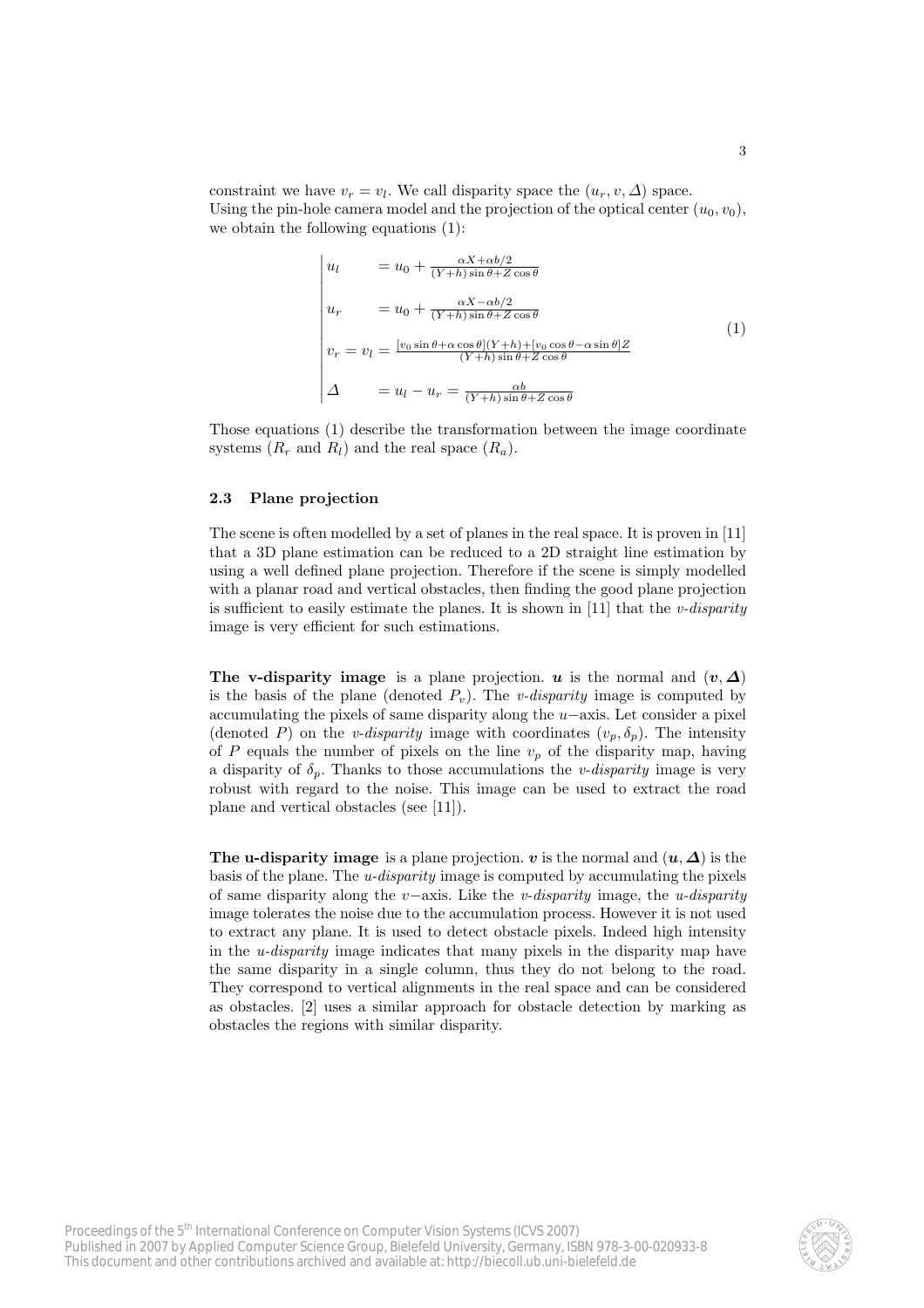# 3 An enhanced v-disparity algorithm

4

#### 3.1 Basic algorithm for a global road profile

The computation of the *v*-disparity image is fully described in [11]. The algorithm was designed to work on structured roads. First the primitives are computed using horizontal local maxima gradient on both images and a single threshold. Then the disparity map is computed by local matching, based on normalized correlation around the local maxima with a left/right checking failure procedure [6]. The v-disparity image is computed from the disparity map by accumulating the pixels of same disparity along the v−axis. A global road profile can be easily extracted from the *v-disparity* image using any straight line extracting procedure, such as the Hough transform (see Fig. 2).



Fig. 2. Top: left to right: an image of the stereo pair corresponding to a structured road, the disparity map and the v-disparity image with the global road profile colored in red. Bottom: the corresponding *u-disparity* image. The images were computed with a gradient threshold of 6.

#### 3.2 Adaptive thresholds

When we have tested this basic algorithm on unstructured roads, we have extracted wrong global road profile in some cases. It happened because the primitives were badly distributed in the images. The Hough transform did not take the best alignment in the *v-disparity* image. An alignment of few points with high intensity were preferred to an alignment of a larger number of points with lower intensity. On Fig. 3, the global road profile extracted is wrong. In this example, the numerous pixels corresponding to the trees on the horizon line accumulate to

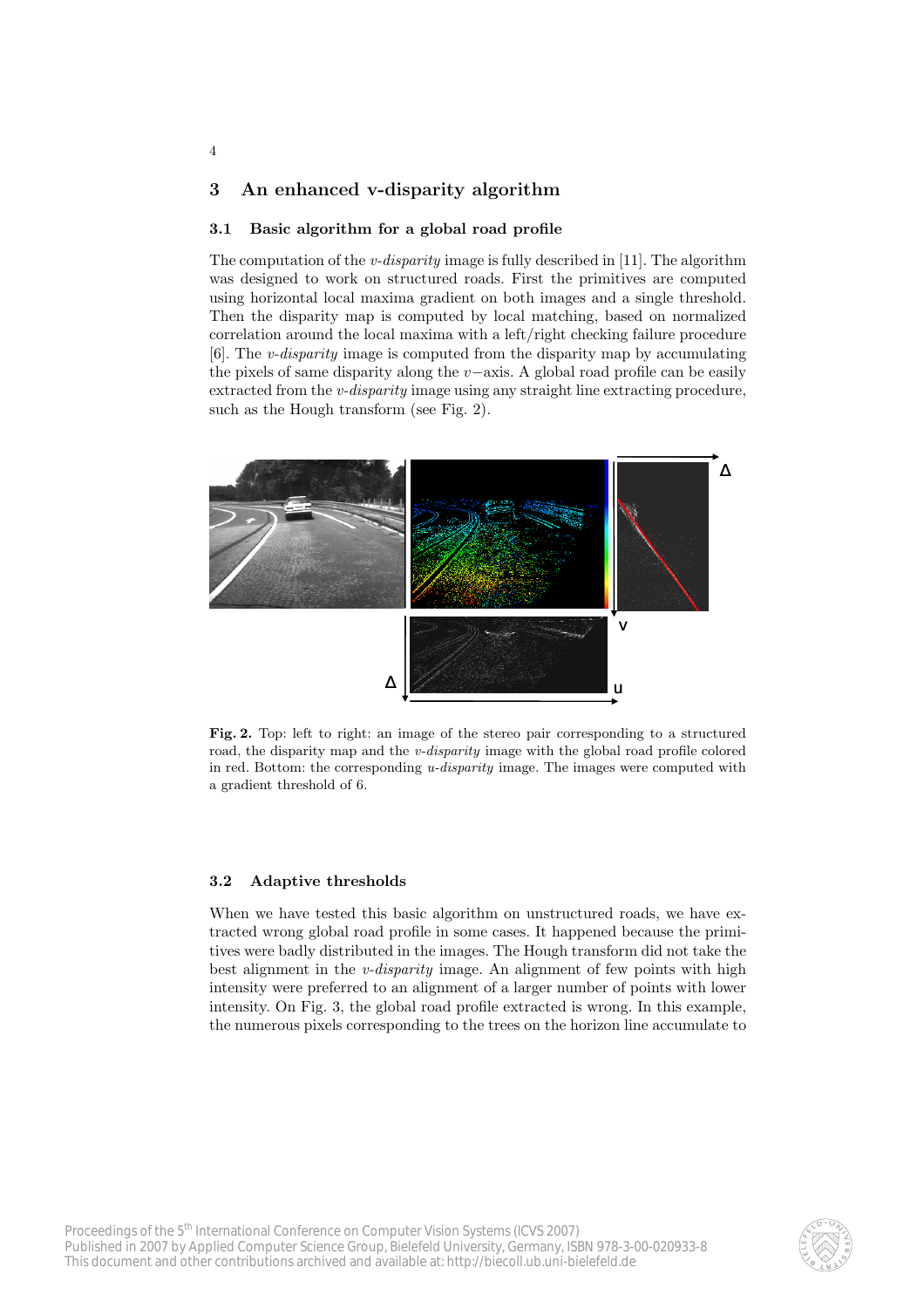form a vertical alignment in the v-disparity image. Its intensity is much higher than the alignment corresponding to the road profile. With structured roads we can find a threshold to select primitives which give good results. However it is harder to find such a threshold in unstructured roads.

We use adaptive thresholds to deal with this issue. Instead of setting a common threshold for both images, we set a percentage of primitives per line. This percentage is the same for all the lines of both images. Then we select a threshold for each line using a cumulative histogram (see Fig. 3). This algorithm is efficient to get a good primitives distribution. The Fig. 3 shows the results on the v-disparity and the global road profile. With a constant threshold of 6, the global road profile is wrong. With a constant one of 2, the profile is correct, but there is a lot of noise. With the adaptive thresholds, the profile is correct and the v-disparity image contains less noise.



Fig. 3. Top: left to right: an image of the stereo pair corresponding to a unstructured road, the disparity map and the *v-disparity* image with the global road profile in red. The images were computed with a gradient threshold of 6. *Middle:* left to right: vdisparity image of a non structured road and the global profile in green for a threshold of 6, 2 and adaptive ones. Bottom: illustration of the cumulative histogram.

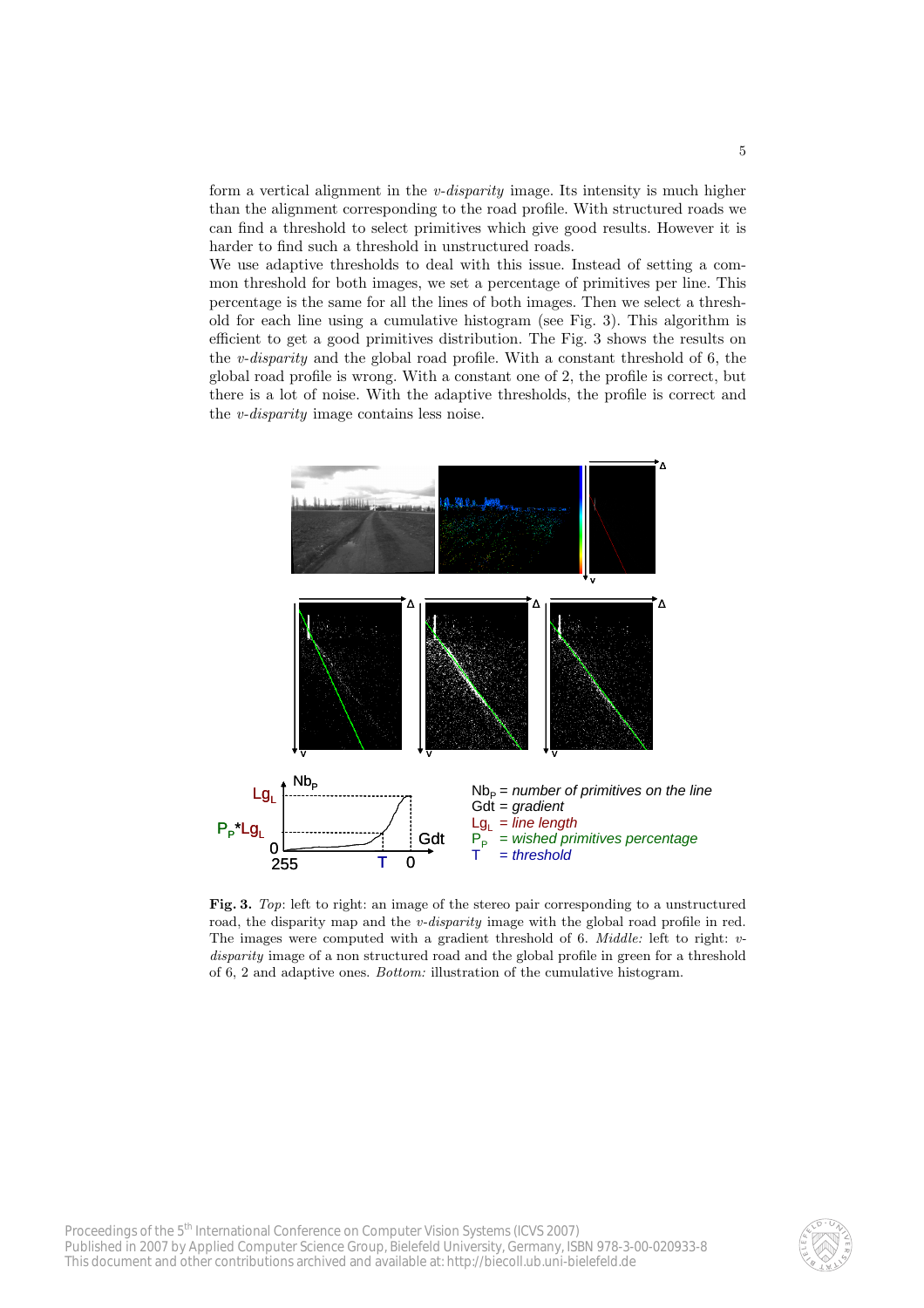#### 3.3 Column normalization of the v-disparity image

Most of the time the adaptive thresholds provide a correct global road profile. However in some cases a bad distribution still disturbs the Hough transform. Indeed the adaptive thresholds can not guarantee low intensity variations in the v-disparity image. High intensity pixels can still disturb the extraction of straight lines. In some particular cases such as a large obscuring obstacle in the image, the Hough transform may not extract an alignment corresponding to the road profile, but a wrong one due to the high intensity of the obstacle pixels. When an obstacle fits in a vertical alignment of the  $v$ -disparity image, we process a normalization on each column of the  $v\text{-}disparity$  image. The intensity of each pixel is divided by the highest intensity in its own column. This way the influence of the pixels corresponding to obstacles is decreased and the longest alignment is more relevant. Since the longest alignment in the v-disparity image suits the road profile, the Hough transform is more reliable.

# 4 Road profile

6

#### 4.1 Global profile

The enhanced algorithm provides an efficient way to extract the global road profile. Such a profile is not suitable for unstructured roads, because one straight line in the v-disparity image corresponds to a planar road. We need a better accuracy (roll, yaw, pitch or road slant) with unstructured environments. Some techniques were designed to solve this. We can segment the  $v$ -disparity image along the v-axis and extract a straight line for each bins to deal with the altitude variation along the road (uphill or downhill). Thus the road is modelled as a succession of planes. The roll, pitch and yaw can be estimated by an extension of the v-disparity algorithm to other planes extraction [10] or a local analysis of the v-disparity [12].

#### 4.2 Precise profile

Our approach to obtain a more precise profile of the road is original and different to the previously described ones [10] [12]. We exploit the *v*-disparity image to the maximum. The goal is to detect all the pixels belonging to the road on the v-disparity image. Thus we extract the exact shape of the road profile in the v-disparity image using a propagation algorithm. The algorithm consists of two different phases: an initialization one and a propagation one.

The initialization phase consists in extracting the global profile as previously described. Then the pixels on the  $v\text{-}disparity$  image belonging to the global profile are selected. Only the pixels with high intensity value are kept. Those pixels are the seeds for the next propagation phase. This method preserves the robustness of the *v-disparity* representation, because it keeps the most cumulating pixels and removes the noisy ones.

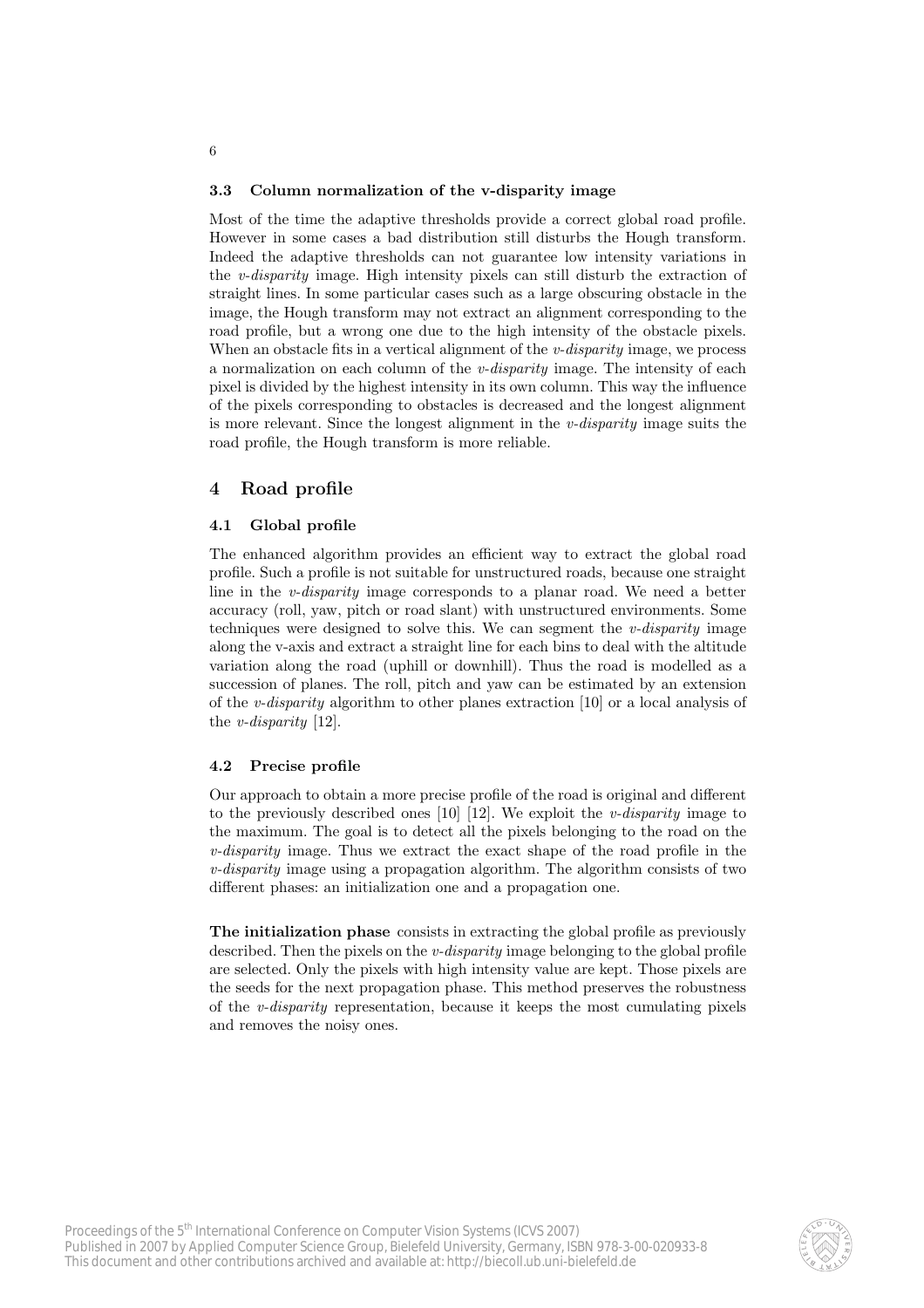The propagation phase needs two parameters: a threshold on the intensity of the v-disparity pixels and a specific pattern to give the direction of the propagation. We start the propagation from the seed pixels. For each tested pixel we check if the intensity value is high enough (above the specified threshold). If it is the case, we add this pixel (denoted  $P$ ) to the precise profile and we test all the pixels related to P, according to the used pattern centered on P. Otherwise we do nothing,  $P$  is left and we restart from another seed. We go on until each seed has been propagated.



Fig. 4. Left to right: v-disparity image, the global profile in yellow color, the precise one in green color and two examples of possible patterns. Concerning the patterns: the bottom one is unsuitable because it allows propagation in the column of the current pixel. Indeed it may propagate an obstacle which must not belong to the precise profile. The top one is simple and appropriate because it allows a propagation in directions corresponding to the orientation of the profile.

#### 5 Free space estimation

The precise profile is then used to classify the pixels: the ones belonging to the road surface and the others supposed to be obstacles or noise. To perform this classification the u-disparity image is used as well.

#### 5.1 Pixel classification

First the classification phase does not process all the pixels of the image, because the disparity value is required. Thus it processes only the pixel of the disparity map which have a non-zero disparity value. That means that only the primitives, computed with the adaptive thresholds (see 3.2), which are matched, will be classified. Therefore for such a pixel (denoted P) the non-zero disparity value gives a projection point in the *u-disparity* image (denoted  $P_u$ ) and a projection point in the *v*-disparity image (denoted  $P_v$ ). Then the classification algorithm works as follow: if the intensity value in the *u-disparity* image of  $P_u$  is high then P is classified as an obstacle pixel. Otherwise if  $P<sub>v</sub>$  belongs to the precise profile P is classified as a road surface pixel, otherwise P is not classified (it is supposed

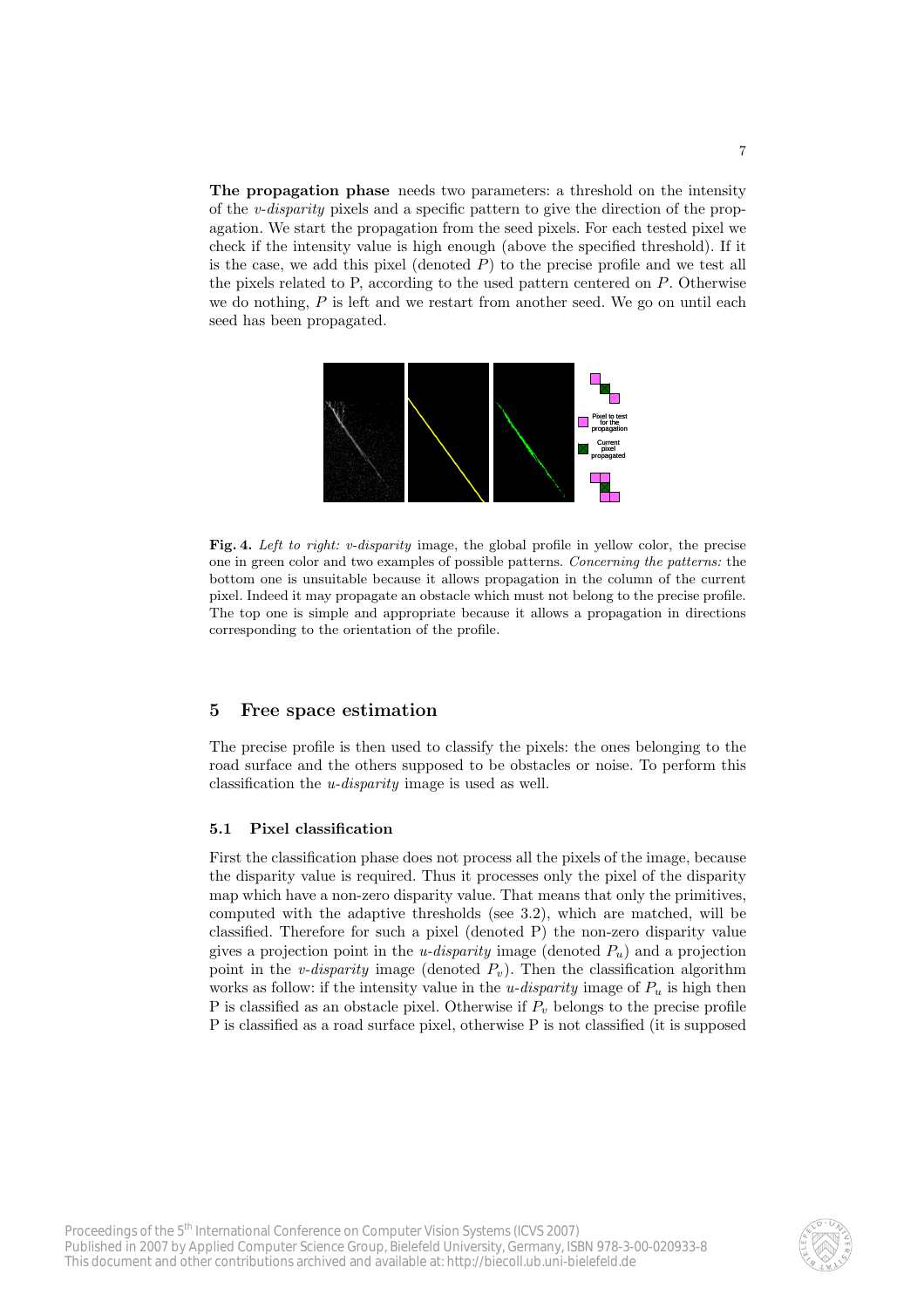to be noise). This classification phase does not consider all pixels. However the ones classified are very reliable due to the robustness of the v-disparity and  $u$ disparity images. That is why they are used to extend the classification to the unclassified ones with a propagation phase.

#### 5.2 Propagation of the free obstacle area

The propagation of the free obstacle area is straightforward and based on the robustness of the classification. The reliable pixels are classified into road surface and obstacles. An influence area is computed for each of them by using a two dimensional gaussian surface. Thus all pixels receive a contribution from all the classified pixel. The value of each contribution depends on the distance to the classified pixel and its class. If it is a road surface pixel the value is positive. Otherwise it is negative. The longer is the distance, the lower is the absolute value. Then all pixels cumulate the value of the contribution of all classified pixels. Afterwards an unclassified pixel surrounded by surface road pixels has a positive sum and is labelled as road surface. On the other hand an unclassified pixel surrounded by obstacle pixels has a negative sum and is labelled as obstacles. In this manner all unclassified pixels are labelled. This phase is not as robust as the classification one, but it is a good way to show how the classification using a precise profile is efficient. In order to increase the robustness we plan to add a checking procedure of the final propagation.



Fig. 5. Left: the result of the classification step, the green points correspond to the road classified pixels and the red ones to the obstacle classified pixels. Right: the result of the propagation one: the green area is the free space.

#### 6 Results

The method presented in this paper has been implemented and tested with real video sequences on a 2.4 GHz computer. Figure 6 shows some results obtained

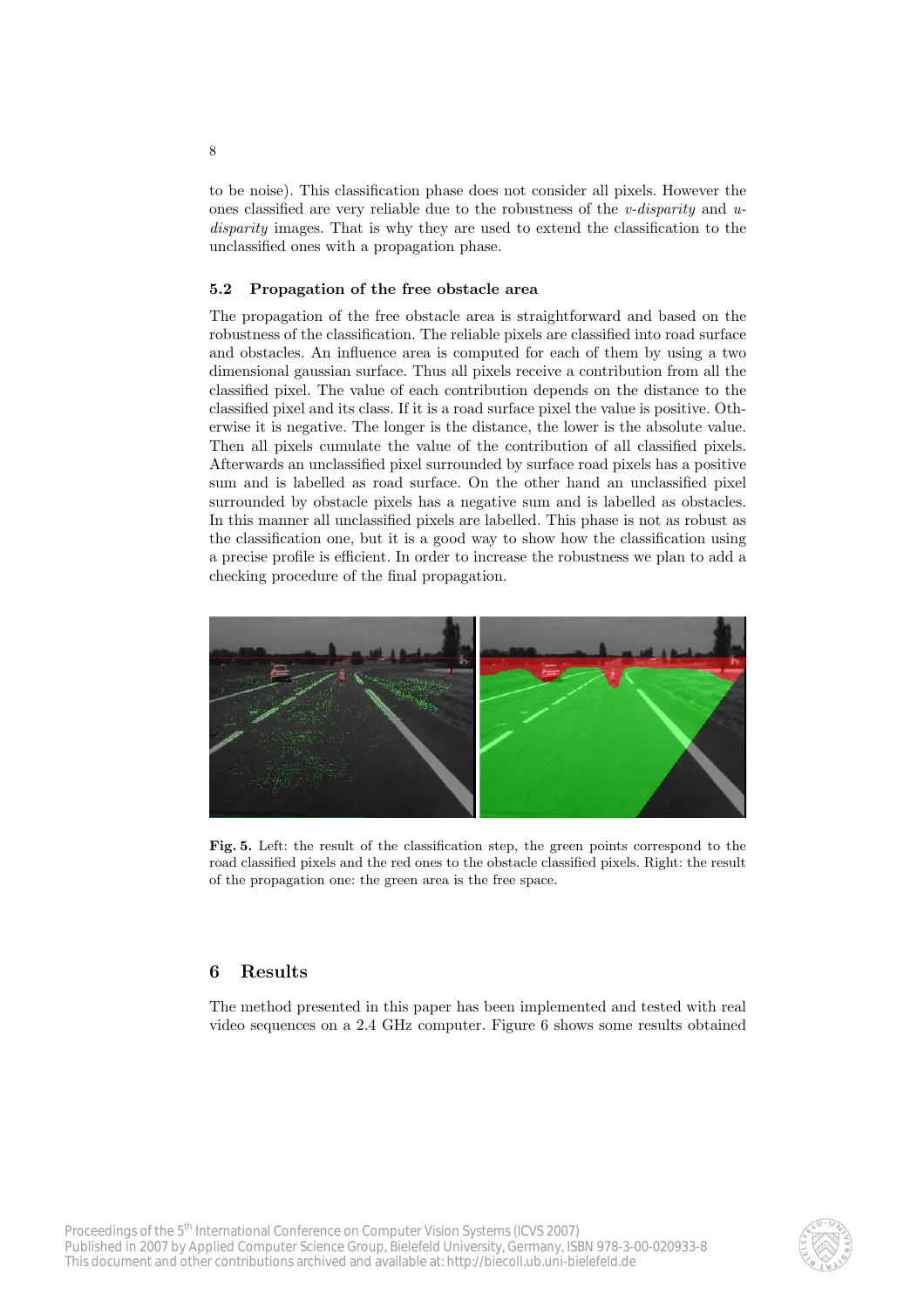in various environments. In most cases the free space is well estimated. The classification phase gives good results, but when too few pixels are classified, the propagation phase can fail. The number of primitives can be increased with the adaptive thresholds to obtain a denser disparity image. This would increase the computation load and prevent real time processing.



Fig. 6. Translucent green (or light translucent grey value): the free space estimation, translucent red (or dark translucent grey value): the obstacle areas estimation.

## 7 Conclusion

This paper presented an original method to estimate the free space by using a stereovision system. It uses the robustness of the *u-disparity* and *v-disparity* representations. First the original v-disparity algorithm is extended to unstructured roads. Adaptive thresholds and column normalization of the  $v$ -disparity image enable the extraction of a good global road profile. The precise profile takes into account all road variations (yaw, pitch, roll, bumpy, damaged) and allows to work on any types of roads. A classification process is performed to classify the pixels of the disparity map as road surface or obstacle. This phase gives very good results. Finally the propagation of the free obstacle area labels all the remaining pixels. This last phase can be improved by using morphological processing (opening and closing operations) to remove small artefacts or to better emphasize the obstacles. Other developments are considered. Working on the disparity map density and reducing the computation time are key improvements. Currently we are studying a procedure to check the free space propagation.